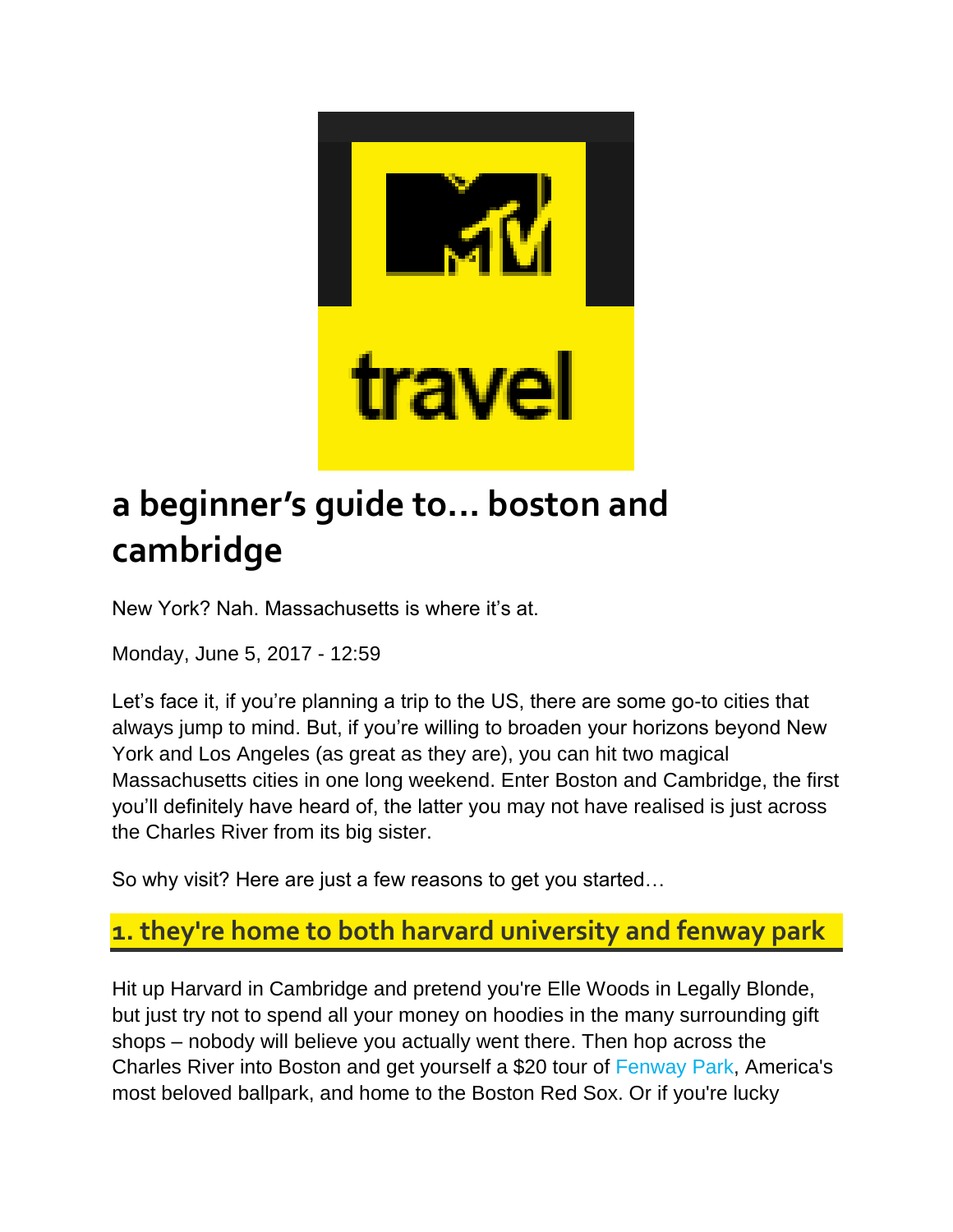enough to be in town on a game day, even better – but again, mind your wallet around the merch store.

# **2. they host one of the biggest music festivals of the summer**

So you've missed [Boston Calling](http://www.bostoncalling.com/) for this year, but you can bet next year's line-up will be every bit as amazing and eclectic – and who wouldn't want to go to a festival set on the Harvard University football field? This year's event attracted Chance The Rapper, Major Lazer, Migos, The xx and The 1975, to name but a few acts, plus a whole host of great local food vendors to keep everyone's energy up all weekend long.

# **3. there are some seriously cute accommodation options**



#### Freepoint Hotel The new [Freepoint Hotel](https://www.freepointhotel.com/) in Cambridge is a boutique offering that won't completely break the bank, starting at \$199 per night for a king-bedded or double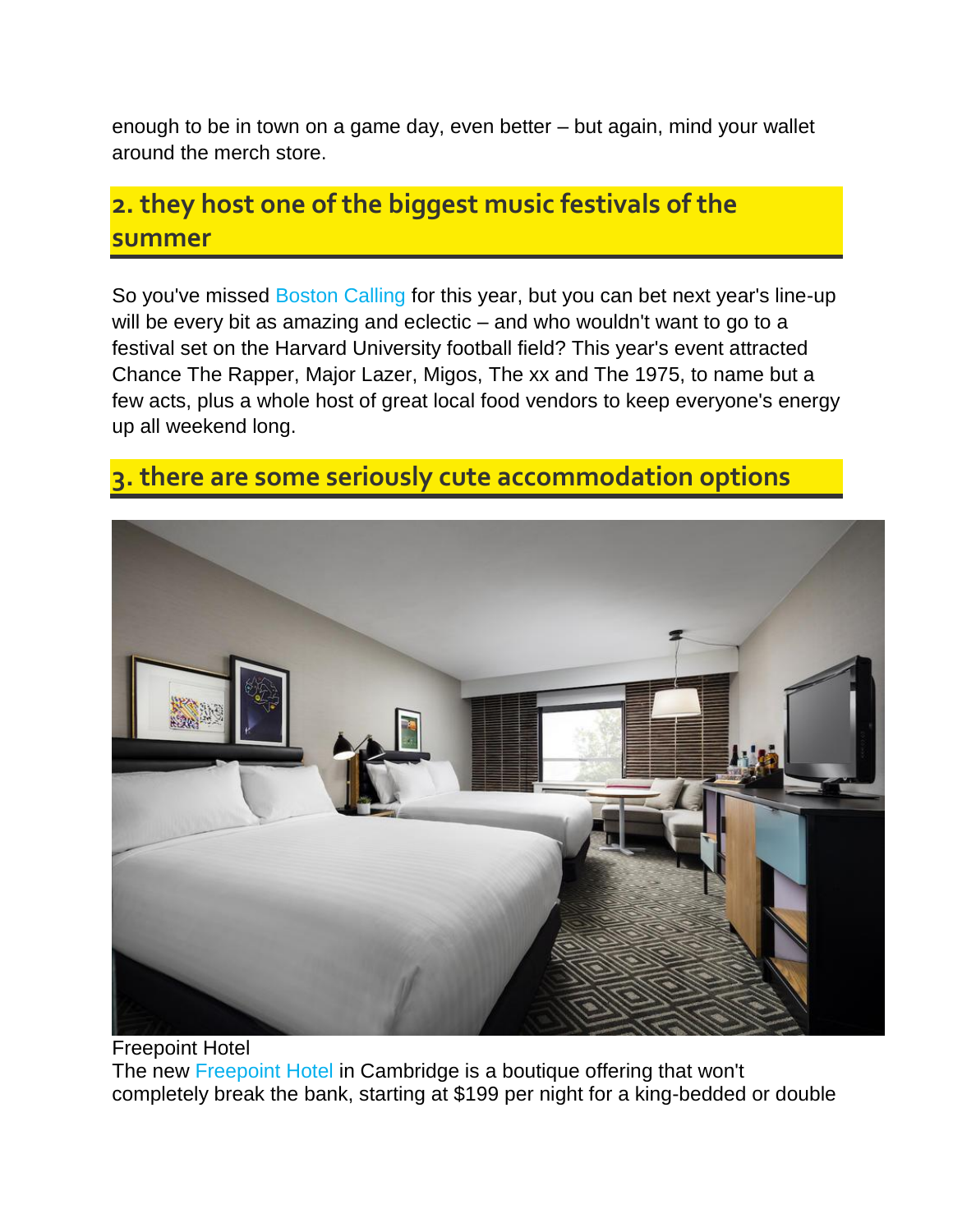queen room, with a free hourly shuttle service to Harvard Square in the centre of all the action. If you've ever stayed at an Ace Hotel, the vibe is not too dissimilar, with modern, minimalistic decor and dark furnishings – though the locallysourced artworks throughout definitely make Freepoint unique. Make sure you check out the bar and restaurant, too, but more on those later…

## **4. they're super easy (and cheap) to get to**

No longer do return flights to the US have to cost you an arm and a leg, thanks to [Norwegian,](https://www.norwegian.com/uk) who operate four direct flights per week between London Gatwick and Boston Logan International Airport. The year-round economy service starts from just £140 one way, with super comfy seats and plenty of inflight entertainment, or if you feel like splashing out Norwegian's Premium cabin starts at £400 one way. With inclusive dinner, drinks, luggage, fast-track security and lounge access, plus a load of legroom, it's well worth it if you do have a little extra £££ to play with.

# **5. the shopping is sick**

Head to Boston's Newbury Street for all your high street favourites, like Urban Outfitters, Forever 21 and US staple Madewell, before hotfooting it to Faneuil Hall Marketplace and visiting [Newbury Comics](https://www.newburycomics.com/) – between the graphic novels and the vinyl you'll be in there for a while.

Meanwhile, in Cambridge, you'll find some seriously amazing vintage stores. [The](https://garmentdistrict.com/)  [Garment District](https://garmentdistrict.com/) is HUGE if you have time to rummage (don't be put off by the Halloween costumes on the ground floor), while **Oona's offers a much more** refined selection of vintage and modern clothing, all at reasonable prices.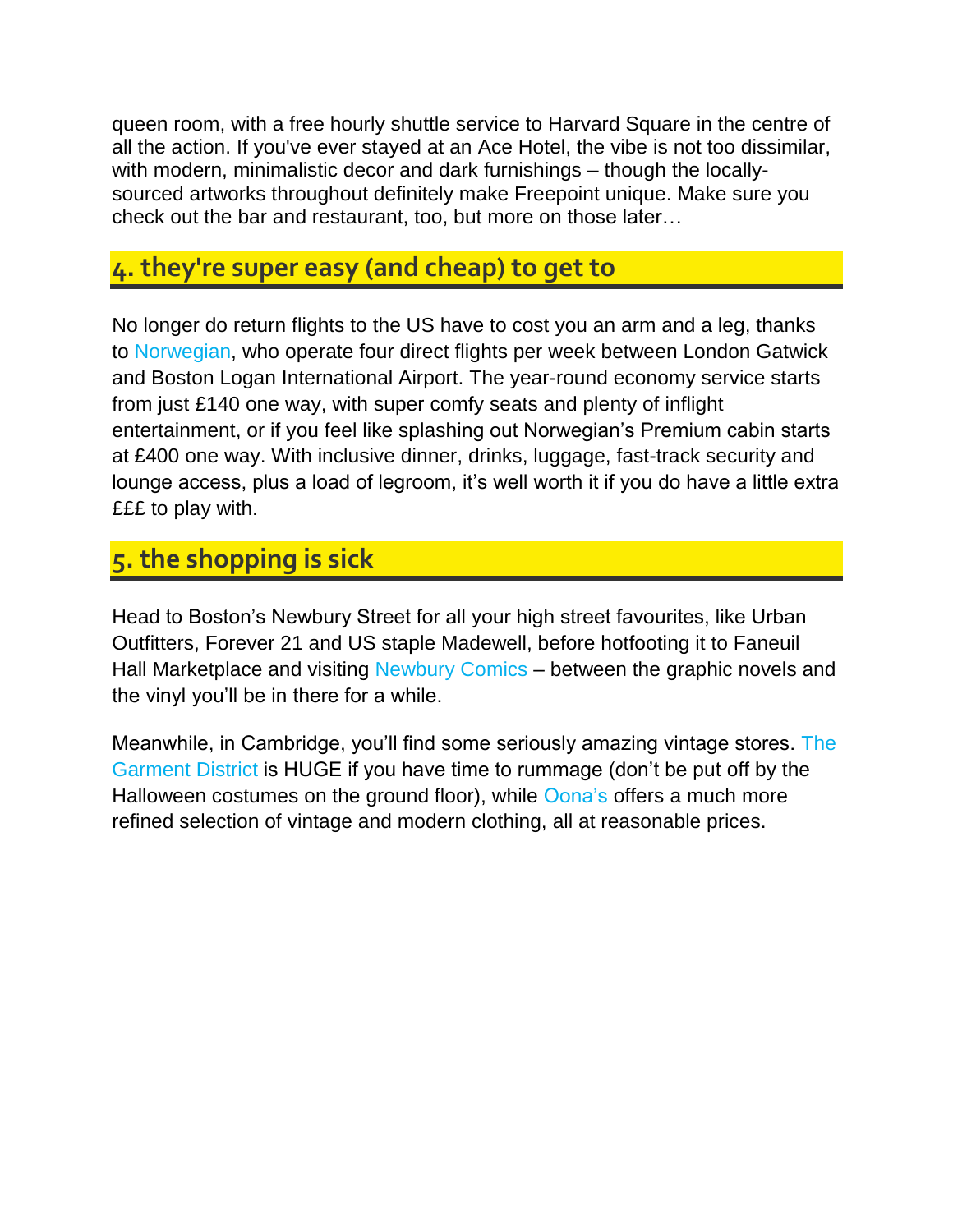# **6. cocktails are in plentiful supply**



Freepoint Hotel/Rachel Leah Blumenthal

Y'know how some cities you visit are all about the wine or the beer, and you're lucky if you can get an Aperol Spritz, let alone a full-blown artisan cocktail? Well, that's not an issue in Boston and Cambridge, where there are a whole host of accommodating cocktail connoisseurs just waiting to whip up something special.

The aforementioned Freepoint Hotel has its own Kitchen & Cocktails by Matthew [Gaudet](https://www.freepointhotel.com/dining/) in the lobby, offering a full menu of Manhattans, as well as an additional cocktail list (their Aviation is spot-on). Also in Cambridge, [Daedalus](https://www.facebook.com/daedalusrestaurant/) is an unpretentious converted greenhouse, where the Gin Fizz just keeps flowing. Downstairs they have a bar playing all major sports games (British football, too), while upstairs there's a dreamy roof terrace for catching rays.

## **7. boston and cambridge are a foodie's paradise**

It's impossible to go hungry in Boston and Cambridge, especially if you're a seafood fan, because they like their ingredients PHRESH from the water in New